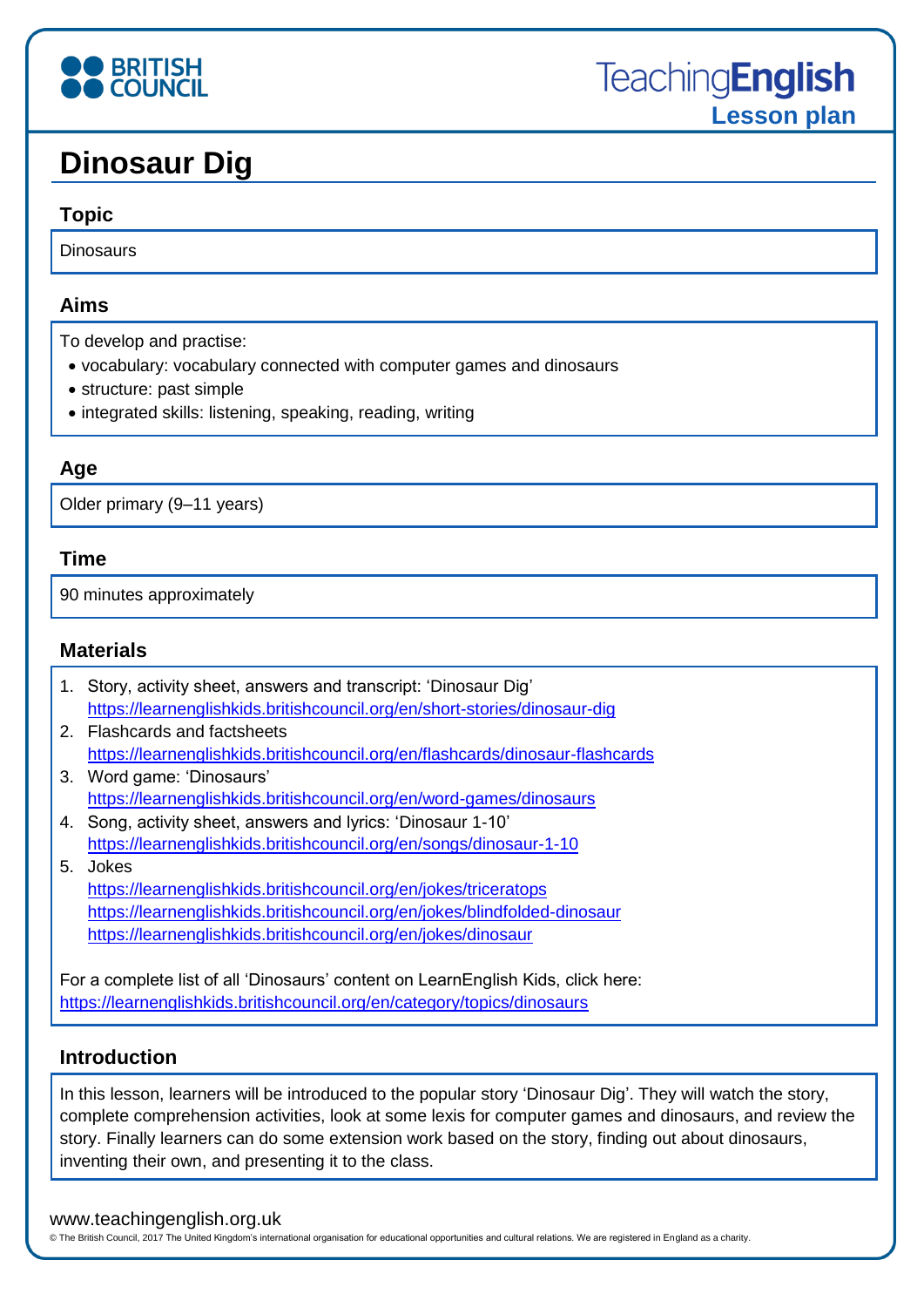

**TeachingEnglish Lesson plan**

| <b>Procedure</b>                                                        |                                                                                                                                                                                                                                                                                                                                                                                                                                                                                                                                                                                                                                                                                                                                                                                                                                                                                                                                                                                                                                                                                                                                                                                                                                                                                                                                                                         |  |  |
|-------------------------------------------------------------------------|-------------------------------------------------------------------------------------------------------------------------------------------------------------------------------------------------------------------------------------------------------------------------------------------------------------------------------------------------------------------------------------------------------------------------------------------------------------------------------------------------------------------------------------------------------------------------------------------------------------------------------------------------------------------------------------------------------------------------------------------------------------------------------------------------------------------------------------------------------------------------------------------------------------------------------------------------------------------------------------------------------------------------------------------------------------------------------------------------------------------------------------------------------------------------------------------------------------------------------------------------------------------------------------------------------------------------------------------------------------------------|--|--|
| 1. Introduce the<br>topic (5 mins)                                      | • Show a screenshot from the story from approximately 10 seconds into the video.<br>Ask learners what they think the girl is holding. Accept all guesses, then tell them it<br>is a computer game.<br>• Ask learners if they think they would like this computer game, and what their<br>favourite computer game is.                                                                                                                                                                                                                                                                                                                                                                                                                                                                                                                                                                                                                                                                                                                                                                                                                                                                                                                                                                                                                                                    |  |  |
| 2. Focus on the<br>story: gist (5-10<br>mins)                           | • Ask learners to predict what they think the story will be about and what might<br>happen in the story. Brainstorm ideas as a class and write them on the board.<br>. Play the story. Learners listen and say which of the ideas on the board were correct.                                                                                                                                                                                                                                                                                                                                                                                                                                                                                                                                                                                                                                                                                                                                                                                                                                                                                                                                                                                                                                                                                                            |  |  |
| 3. Focus on the<br>story:<br>comprehension<br>$(10 \text{ mins})$       | • Ask learners to complete as much as they can of part 1 of the activity sheet: put the<br>sentences in order and match the sentences to the pictures.<br>. Play the story again to help learners finish. Then give the learners the transcript of<br>the story to check their own answers.                                                                                                                                                                                                                                                                                                                                                                                                                                                                                                                                                                                                                                                                                                                                                                                                                                                                                                                                                                                                                                                                             |  |  |
| 4. Reviewing the<br>story (5 mins)                                      | • Ask learners if they liked the story, and if they would play the game again if they<br>were Sonia. Play the story all the way through. Pause the story at logical points, ask<br>questions about what has just happened, and ask learners to tell you what happens<br>next. You could give points for correct answers.                                                                                                                                                                                                                                                                                                                                                                                                                                                                                                                                                                                                                                                                                                                                                                                                                                                                                                                                                                                                                                                |  |  |
| 5. Focus on<br>vocabulary:<br>dinosaurs (5-10<br>mins)                  | • What kind of dinosaur do they think it was in the story? What dinosaurs do they<br>know? Elicit some common dinosaurs with the dinosaur flashcards and/or the<br>'Dinosaurs' word game.<br>• Now learners can work in pairs or threes and play a game of Pelmanism with a set<br>of the flashcards. Each time they turn over a card they need to say the name of the<br>dinosaur. The person who finds the most pairs is the winner.                                                                                                                                                                                                                                                                                                                                                                                                                                                                                                                                                                                                                                                                                                                                                                                                                                                                                                                                  |  |  |
| 6. Focus on<br>structure: group<br>interviews (10-<br>$15 \text{ mins}$ | • Introduce some vocabulary to describe dinosaurs using the dinosaur factsheets,<br>such as plant-eater, meat-eater, x metres long, etc.<br>• Choose one of the factsheets and display it as large as possible, so that all the<br>learners can see. Ask them questions about the dinosaur and encourage them to<br>find the answers on the flashcard. The questions could be:<br>1. What does 'Velociraptor' mean?<br>2. When did the Velociraptor live?<br>3. Where did the Velociraptor live?<br>4. What did the Velociraptor eat?<br>5. How big was the Velociraptor?<br>6. What was special about the Velociraptor?<br>• Choose another factsheet and display only the picture and name. Encourage<br>learners to ask you questions to find out the information. As they ask each question,<br>helping as necessary, write or slowly reveal each question on the board.<br>. Now explain to the learners that they are going to have their own dinosaur factsheet,<br>and then they are going to interview three or four other members of the class to find<br>out about each other's dinosaurs. Give learners one dinosaur factsheet each and<br>put them in small groups to conduct the interviews. Learners should make notes in<br>their notebooks, or you might like to produce a table that they can complete. Drill the<br>questions before learners start. |  |  |

© The British Council, 2017 The United Kingdom's international organisation for educational opportunities and cultural relations. We are registered in England as a charity.